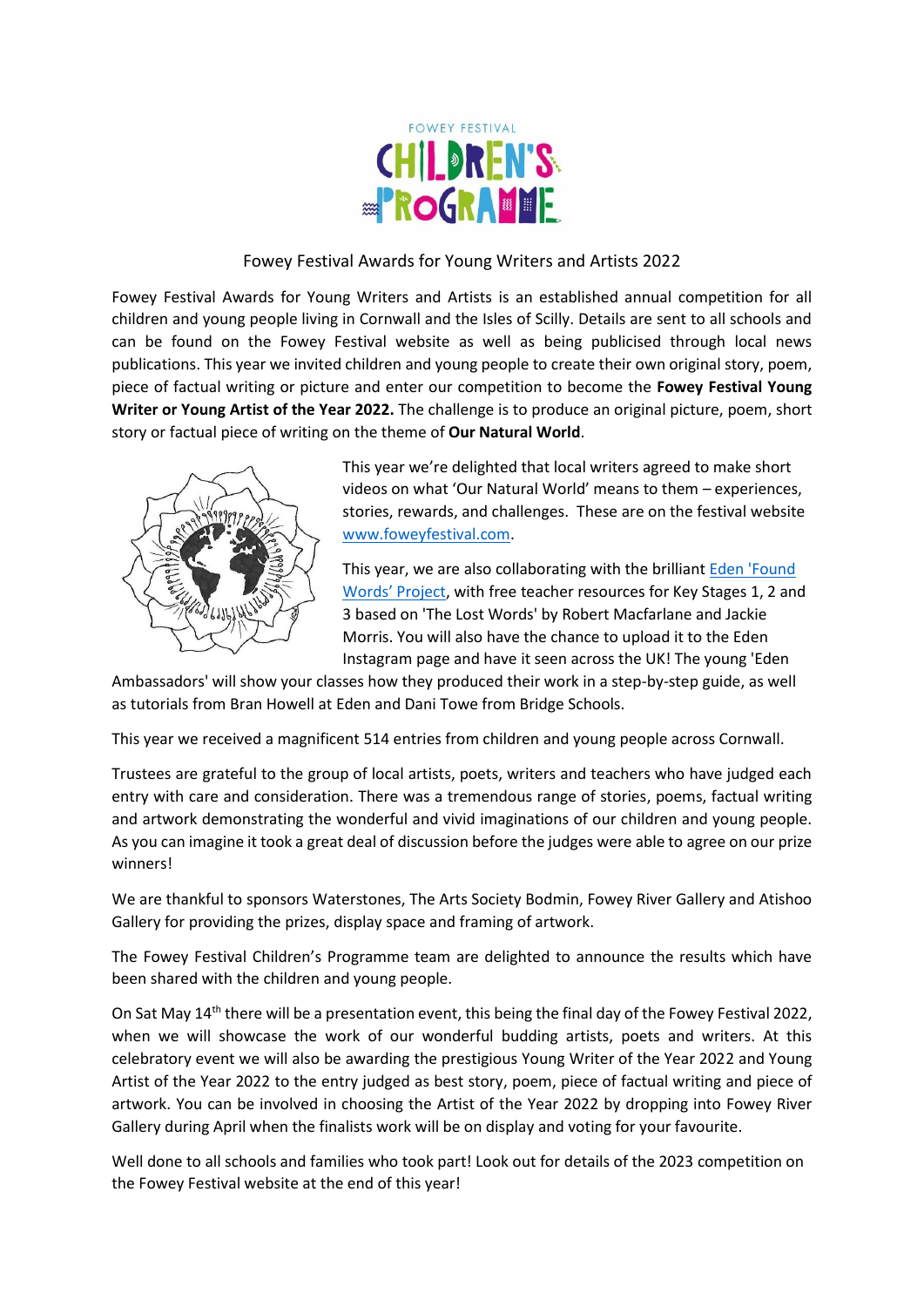# **ART**

| Award                   | Name     | School/Independent | Title                 |  |  |
|-------------------------|----------|--------------------|-----------------------|--|--|
| KS1                     |          |                    |                       |  |  |
| 1 <sup>st</sup>         | Joseph   | Wadebridge         | Sloth                 |  |  |
|                         |          |                    |                       |  |  |
| Joint 2nd               | Sydney   | Wadebridge         | Bee                   |  |  |
|                         |          |                    |                       |  |  |
| Joint 2 <sup>nd</sup>   | Merryn   | Wadebridge         | Sloth                 |  |  |
|                         |          |                    |                       |  |  |
| <b>Highly Commended</b> | Harrison | Heamoor            | Sloth                 |  |  |
| <b>Highly Commended</b> | Piera    | Heamoor            | Sloth                 |  |  |
| <b>Highly Commended</b> | Polly    | Trewirgie Infants  | Landscape             |  |  |
| <b>Highly Commended</b> | Mia      | Wadebridge         | Leopard               |  |  |
| <b>Highly Commended</b> | Imogen   | Wadebridge         | Sloth                 |  |  |
| <b>Highly Commended</b> | Dot      | Wadebridge         | Sloth                 |  |  |
| Commended               | Leonora  | Heamoor            | Sloth                 |  |  |
| Commended               | Aria     | Heamoor            | Sloth                 |  |  |
| Commended               | Leo      | Heamoor            | Sloth                 |  |  |
| Commended               | Elsie    | Heamoor            | Sloth                 |  |  |
| Commended               | Millie   | Heamoor            | Seascape              |  |  |
| Commended               | Lewis    | Heamoor            | Landscape             |  |  |
| Commended               | Jacob    | Heamoor            | Gulls in the Air      |  |  |
| Commended               | Jonah    | Heamoor            | Sunset                |  |  |
| Commended               | Marley   | Wadebridge         | <b>Bee</b>            |  |  |
| Commended               | Alice    | Wadebridge         | Eruption              |  |  |
| Commended               | Alice    | Wadebridge         | <b>Flower Head</b>    |  |  |
| Commended               | Stanley  | Wadebridge         | Bee                   |  |  |
| KS <sub>2</sub>         |          |                    |                       |  |  |
| 1 <sup>st</sup>         | Cammie   | Pelynt             | Hedgehog              |  |  |
|                         |          |                    |                       |  |  |
| 2 <sub>nd</sub>         | William  | Heamoor            | Chough                |  |  |
|                         |          |                    |                       |  |  |
| <b>Highly Commended</b> | Theo     | Treverbyn          | Tiger                 |  |  |
| <b>Highly Commended</b> | Emily    | Pelynt             | Hedgehog              |  |  |
| <b>Highly Commended</b> | Willow   | Heamoor            | Sunset                |  |  |
| <b>Highly Commended</b> | Olive    | Wadebridge         | <b>Under The Sea</b>  |  |  |
| <b>Highly Commended</b> | Saoirse  | Wadebridge         | <b>Planet Earth</b>   |  |  |
| <b>Highly Commended</b> | James    | Wadebridge         | <b>Weeping Willow</b> |  |  |
| Commended               | Faith    | Heamoor            | <b>Stormy Sea</b>     |  |  |
| Commended               | Ethan    | Heamoor            | Chough                |  |  |
| Commended               | Reece    | Heamoor            | <b>Stormy Sea</b>     |  |  |
| Commended               | Niayah   | Heamoor            | <b>Stormy Sea</b>     |  |  |
| Commended               | Honey    | Heamoor            | Bird on a Branch      |  |  |
| Commended               | Summer   | Heamoor            | Bird on a Branch      |  |  |
| Commended               | Keyna    | Heamoor            | Bird on a Branch      |  |  |
| Commended               | Jackson  | Heamoor            | Bird on a Branch      |  |  |
| Commended               | Oscar    | Heamoor            | Sunset                |  |  |
| Commended               | Oliver   | Pelynt             | Hedgehog              |  |  |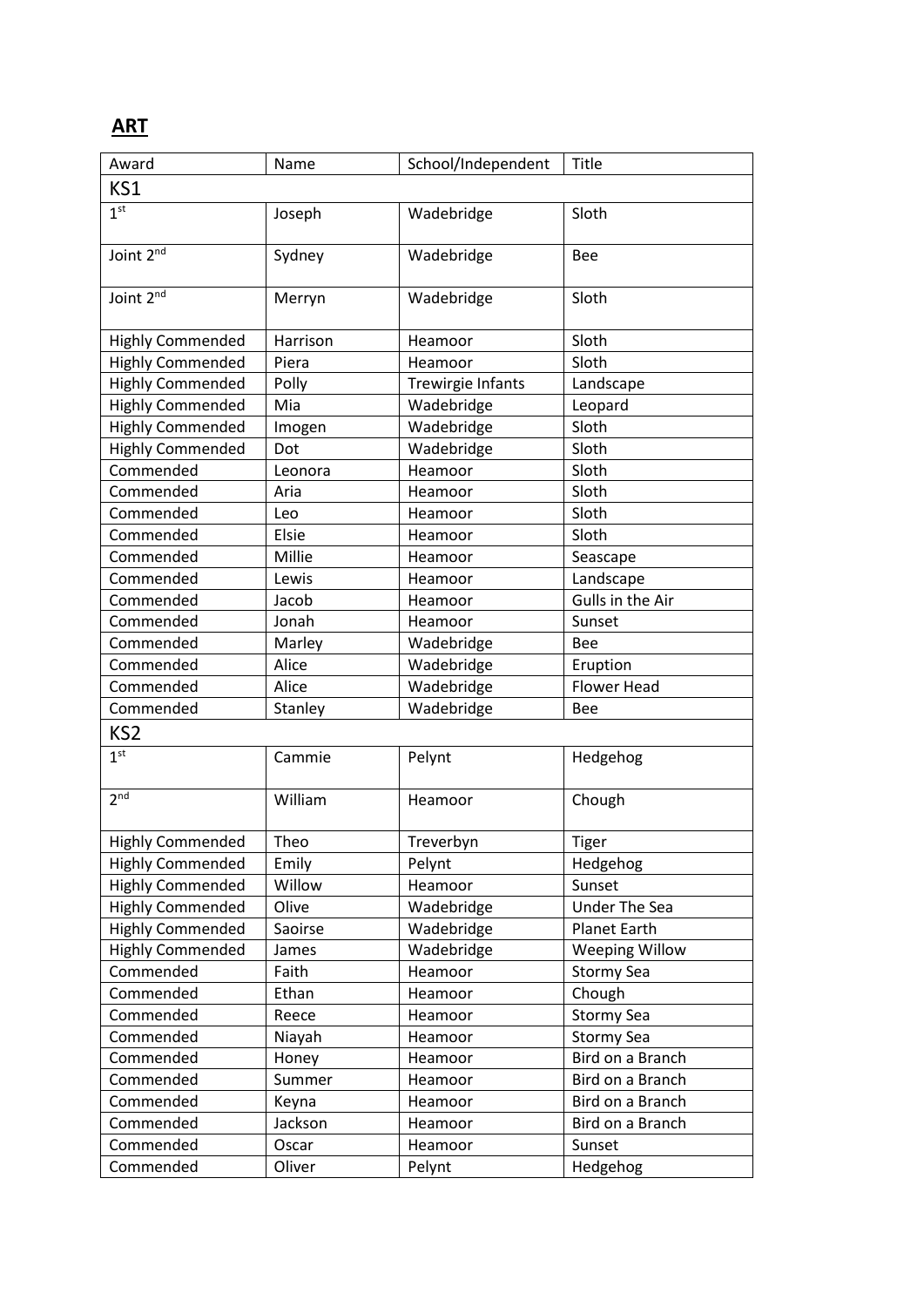| Award                   | Name          | School/Independent | Title                  |
|-------------------------|---------------|--------------------|------------------------|
| KS2 continued           |               |                    |                        |
| Commended               | Estelle       | Wadebridge         | <b>Tropical Sunset</b> |
| Commended               | <b>Brooke</b> | Wadebridge         | Leaf collage           |
| Commended               | Pippa         | Wadebridge         | Chick collage          |
| Commended               | Molly         | Wadebridge         | The beach              |
| Commended               | Jack          | Wadebridge         | Land and Sea           |
| KS3                     |               |                    |                        |
| 1 <sup>st</sup>         | Lucy          | Independent        | The Fox                |
| 2 <sup>nd</sup>         | Florence      | Independent        | One Minute to Midnight |
| <b>Highly Commended</b> | Naeve         | Penryn             | Gorilla                |
| <b>Highly Commended</b> | Zoe           | <b>Fowey River</b> | Ea Seguy               |
| <b>Highly Commended</b> | Rhys          | <b>Fowey River</b> | Earth                  |
| <b>Highly Commended</b> | Amalie        | <b>Fowey River</b> | Earth                  |
| <b>Highly Commended</b> | Oscar         | <b>Fowey River</b> | Earth                  |
| Commended               | Isabelle      | <b>Fowey River</b> | <b>Insects</b>         |
| Commended               | Ruby          | <b>Fowey River</b> | Insects                |
| Commended               | Anaiya        | <b>Fowey River</b> | Earth                  |
| Commended               | Faith         | <b>Fowey River</b> | Earth                  |
| Commended               | <b>Trixie</b> | <b>Fowey River</b> | Earth                  |
| Commended               | Edith         | <b>Fowey River</b> | Earth                  |

### **POETRY**

| Award                   | Name                 | School/Independent | Title, where given       |  |
|-------------------------|----------------------|--------------------|--------------------------|--|
| KS1                     |                      |                    |                          |  |
| 1 <sup>st</sup>         | Rosa                 | Independent        | I can See A Flower       |  |
|                         |                      |                    |                          |  |
| KS <sub>2</sub>         |                      |                    |                          |  |
| 1 <sup>st</sup>         | Byron                | <b>Blisland</b>    | The Chough               |  |
| Joint 2nd               | Rex                  | Independent        | <b>Our Natural World</b> |  |
| Joint 2 <sup>nd</sup>   | Emily                | <b>Blisland</b>    | The Swallow              |  |
| <b>Highly Commended</b> | <b>Tegan Wilcock</b> | Polruan            | The River Fowey          |  |
| <b>Highly Commended</b> | Erin Mason           | <b>Blisland</b>    | Hedgehog                 |  |
| <b>Highly Commended</b> | Trystan              | Brunel             | A River                  |  |
| <b>Highly Commended</b> | Scarlett             | Independent        | Plastic In The Ocean     |  |
| Commended               | Hallie               | Polruan            | The Fowey River          |  |
| Commended               | Senara               | Treverbyn          | Nature Poem              |  |
| Commended               | Oliver               | Pelynt             | Hedgehog                 |  |
|                         |                      |                    |                          |  |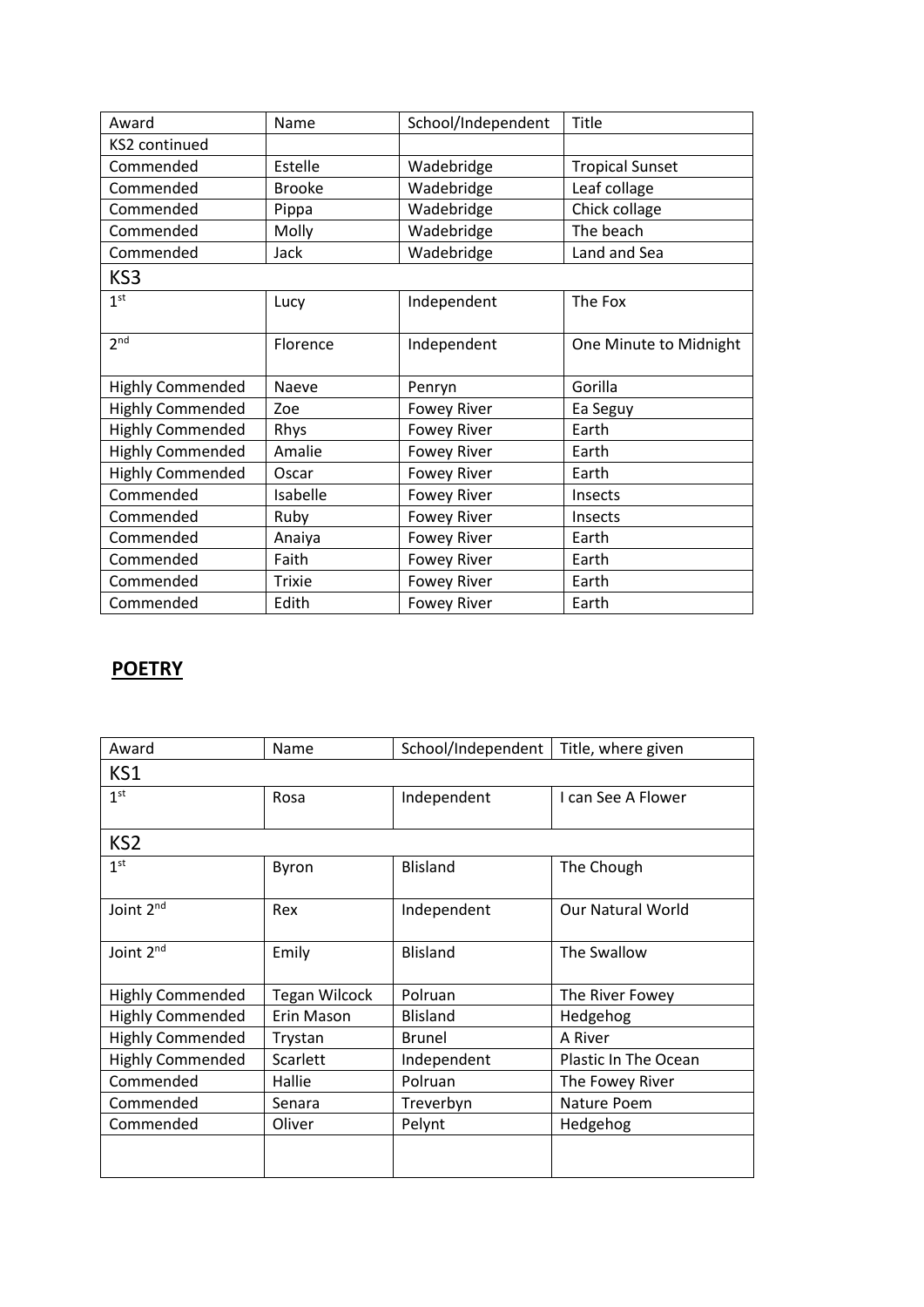| Award                   | Name     | School/               | Title, where given                      |
|-------------------------|----------|-----------------------|-----------------------------------------|
|                         |          | independent           |                                         |
| KS3                     |          |                       |                                         |
| 1 <sup>st</sup>         | Louis    | Independent           | Epiphany                                |
| 2 <sub>nd</sub>         | Hugh     | <b>Richard Lander</b> | From A Certain Point of<br>View         |
| Poet's Choice           | Taran    | <b>Richard Lander</b> | The Heron                               |
| <b>Highly Commended</b> | Rochelle | <b>Richard Lander</b> | <b>Destruction Of Our Natural World</b> |
| <b>Highly Commended</b> | Emily    | <b>Fowey River</b>    | Our Earth                               |
| <b>Highly Commended</b> | Merryn   | <b>Richard Lander</b> | The Dream                               |
| <b>Highly Commended</b> | Florence | Independent           | One Minute to Midnight                  |
| <b>Highly Commended</b> | Neala    | <b>Richard Lander</b> | <b>Our Natural World</b>                |
| Commended               | Eva      | <b>Richard Lander</b> | Climate Change                          |
| Commended               | Lizzie   | <b>Richard Lander</b> | The Tides Move                          |
| Commended               | Molly    | <b>Richard Lander</b> | The Crisp Smell of Morning              |
| Commended               | Lexie    | <b>Richard Lander</b> | Our Natural World                       |
| Commended               | Syd      | <b>Richard Lander</b> | Abyss                                   |
| Commended               | Tabitha  | <b>Richard Lander</b> | <b>Our Natural World</b>                |
| Commended               | Connor   | <b>Richard Lander</b> | In Bono Veritas                         |
| Commended               | Savanna  | <b>Richard Lander</b> | Naturally artificial                    |
| Commended               | Lila     | <b>Richard Lander</b> | <b>Our Natural World</b>                |
| Commended               | Ben      | <b>Richard Lander</b> | <b>Our Natural World</b>                |
| Commended               | Freya    | <b>Richard Lander</b> | <b>Our Natural World</b>                |
| Commended               | Molly    | <b>Richard Lander</b> | <b>Our Natural World</b>                |
| Commended               | Ava      | <b>Richard Lander</b> | Why?                                    |
| Commended               | Erin     | <b>Richard Lander</b> | Our little Ball                         |
| Commended               | Flo      | <b>Richard Lander</b> | Mother of Nature                        |
| Commended               | Rawhah   | <b>Richard Lander</b> | Our Natural World                       |
| Commended               | Millie   | <b>Richard Lander</b> | <b>Battle</b>                           |
| Commended               | Lauren   | <b>Richard Lander</b> | Changes                                 |
| Commended               | Seth     | <b>Richard Lander</b> | The Fire                                |

# **STORY**

| Award           | Name   | School/     | Title, where given        |
|-----------------|--------|-------------|---------------------------|
|                 |        | Independent |                           |
| KS <sub>2</sub> |        |             |                           |
| 1 <sup>st</sup> | Anna   | Independent | The Koala On The Kangaroo |
|                 |        |             |                           |
| Commended       | Elodie | Wadebridge  | Pride The Lion            |
| Commended       | Poppy  | Independent | <b>Cornish Spring</b>     |
| KS <sub>3</sub> |        |             |                           |
| 1 <sup>st</sup> | Louis  | Independent | Chough Hearts             |
|                 |        |             |                           |